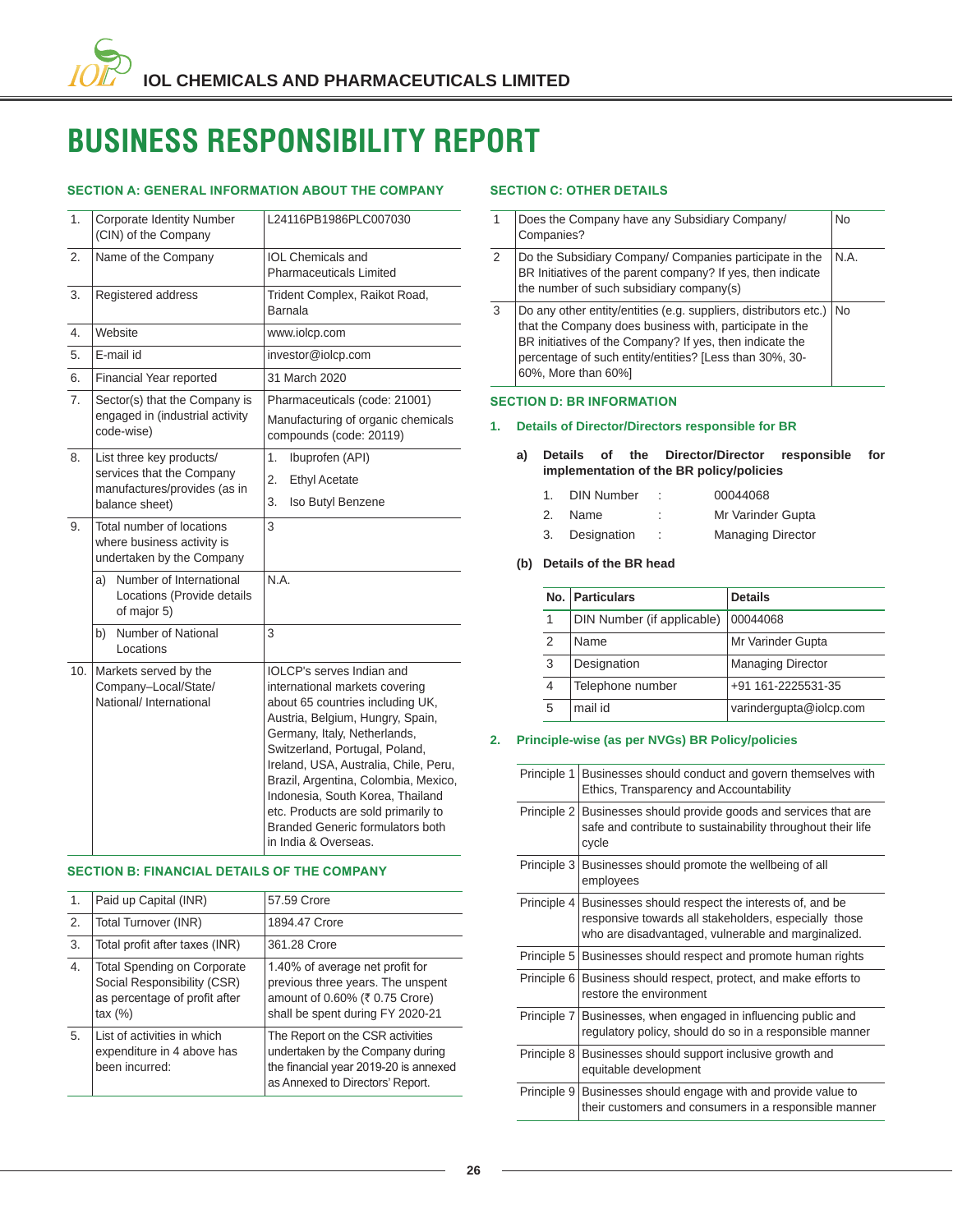#### **(a) Details of compliance (Reply in Y/N)**

| No.            | Questions                                                                                                                                                                                                             | P         | P                       | P    | P         | P  | P         | P                                    | P         | P         |
|----------------|-----------------------------------------------------------------------------------------------------------------------------------------------------------------------------------------------------------------------|-----------|-------------------------|------|-----------|----|-----------|--------------------------------------|-----------|-----------|
|                |                                                                                                                                                                                                                       | 1         | $\overline{2}$          | 3    | 4         | 5  | 6         | 7                                    | 8         | 9         |
| $\mathbf{1}$   | policy/<br>Do<br>you have<br>a<br>policies for                                                                                                                                                                        | Υ         | Υ                       | Υ    | Υ         | Υ  | Υ         | Υ                                    | Υ         | Υ         |
| $\overline{2}$ | policy<br>being<br>Has<br>the<br>formulated in consultation<br>with<br>the<br>relevant<br>stakeholders?                                                                                                               | Υ         | Y                       | Υ    | Υ         | Υ  | Υ         | Y                                    | Υ         | Υ         |
| 3              | Does the policy conform to<br>any national /international<br>standards? If yes, specify?<br>(50 words)                                                                                                                | <b>NA</b> | <b>NA</b>               | NA I | <b>NA</b> | NA | <b>NA</b> | <b>NA</b>                            | <b>NA</b> | <b>NA</b> |
| $\overline{4}$ | the<br>policy<br>being<br>Has<br>approved by the Board?                                                                                                                                                               | Υ         | Υ                       | Y    | Y         | Υ  | Υ         | Υ                                    | Υ         | Υ         |
|                | Is yes, has it been signed MD MD MD MD MD MD MD MD MD MD MD<br>MD/<br>owner/ CEO/<br>by<br>appropriate Board Director?                                                                                                |           |                         |      |           |    |           |                                      |           |           |
| 5              | Does the company have a<br>specified committee of the<br>Board/Director/ Official<br>to<br>oversee the implementation<br>of the policy?                                                                               | Y         | Υ                       | Υ    | Y         | Υ  | Υ         | Y                                    | Y         | Y         |
| 6              | Indicate the link for the https://www.iolcp.com/mycgi/iolcp-com/<br>policy to be viewed online?                                                                                                                       |           | corporate_governance.pl |      |           |    |           |                                      |           |           |
| $\overline{7}$ | the<br>been<br>Has<br>policy<br>formally communicated to<br>all<br>relevant<br>internal<br>and<br>external stakeholders?                                                                                              | Υ         | Υ                       | Υ    | Υ         | Υ  | Υ         | Υ                                    | Υ         | Υ         |
| 8              | Does the company<br>have<br>in-house<br>structure<br>to<br>implement<br>the<br>policy/<br>policies                                                                                                                    | Υ         | Y                       | Y    | Υ         | Υ  | Υ         | Υ                                    | Υ         | Υ         |
| 9              | Does the Company have<br>grievance<br>redressal<br>a<br>mechanism related to the<br>policy/policies<br>to<br>address<br>stakeholders'<br>grievances<br>related<br>to<br>the<br>policy/<br>policies?                   | Υ         | Υ                       | Υ    | Υ         | Υ  | Υ         | Υ                                    | Υ         | Υ         |
| 10             | Has the company carried The policies are evaluated internally and<br>audit<br>independent<br>$\sqrt{ }$<br>out<br>evaluation of the working of business scenario<br>this policy by an internal or<br>external agency? |           |                         |      |           |    |           | updated / amended as per the changed |           |           |

 **(a) If answer to the question at serial number1 against any**  principle, is 'No', please explain why: (Tick up to 2 options)

| No.            | Questions                                                                                                                                     | P | P              | P | P              | Р | P | P | P | P |
|----------------|-----------------------------------------------------------------------------------------------------------------------------------------------|---|----------------|---|----------------|---|---|---|---|---|
|                |                                                                                                                                               | 1 | $\overline{2}$ | 3 | 4              | 5 | 6 | 7 | 8 | 9 |
| $\mathbf{1}$   | The<br>has<br>company<br>not<br>understood the Principles                                                                                     |   |                |   | Not applicable |   |   |   |   |   |
| $\overline{2}$ | The company is not at a<br>stage where it finds itself in<br>a position to formulate and<br>implement the policies on<br>specified principles |   |                |   |                |   |   |   |   |   |
| 3              | company does<br>The<br>not<br>have financial or manpower<br>resources available for the<br>task                                               |   |                |   |                |   |   |   |   |   |
| $\overline{4}$ | It is planned to be done within<br>next 6 months                                                                                              |   |                |   |                |   |   |   |   |   |
| 5              | It is planned to be done within<br>the next 1 year                                                                                            |   |                |   |                |   |   |   |   |   |
| 6              | Any other reason (please<br>specify)                                                                                                          |   |                |   |                |   |   |   |   |   |

#### **3. Governance related to BR**

 **a) Indicate the frequency with which the Board of Directors, Committee of the Board or CEO to assess the BR performance of the Company. Within 3 months, 3-6 months, Annually, More than 1 year**

This BR Report is being presented first time. However from FY 2020-21 frequencies to assess the performance of the BR shall be reported annuallynext year.

 **b) Does the Company publish a BR or a Sustainability Report? What is the hyperlink for viewing this report? How frequently it is published?**

The Business Responsibility Report is being published first time in the Annual Report 2019-20. The weblink is https://www. iolcp.com/mycgi/iolcp-com/investor\_desc.pl#1.

## **SECTION E: PRINCIPLE-WISE PERFORMANCE**

## **Principle 1**

**1. Does the policy relating to ethics, bribery and corruption cover only the company? Yes/No. Does it extend to the Group/Joint Ventures/ Suppliers/ Contractors/ NGOs /Others?**

 We have an established Code of Conduct and Whistle-Blower Policy. The Code, policies and standards communicate our zero tolerance approach to ethical violations, and communicate our commitment and requirement for legal compliance and ethical good practice.

 Our Code of Conduct describes our approach how we conduct ourselves with each other - our customers, our shareholders, our competitors, our employees, our neighbouring communities, government and our suppliers and contractors.

 The Code applies to all Directors and senior management of the Company. The Code provides guidelines for our business to be consistent with the highest standards of business ethics and is intended to assist all employees in meeting the high standards of personal and professional integrity that the Company requires of them.

**2. How many stakeholder complaints have been received in the**  past financial year and what percentage was satisfactorily **resolved by the management? If so, provide details thereof, in about 50 words or so.**

 The Company did not receive any complaint from any stakeholder in the past financial year.

# **Principle 2**

- List up to 3 of your products or services whose design **has incorporated social or environmental concerns, risks and/or opportunities.**
	- (a) Ibuprofen
	- (b) Ethyl Acetate
	- (c) Mono Chloro Acetic Acid and Acetyl Chloride

 Ibuprofen Plant is well designed for 100% recycling of solvents with increased recovery percentage by using high efficiency heat exchangers. In Ethyl Acetate product we have reduced effluent discharge by recycling of process water in cooling Towers and the products Mono Chloro Acetic acid and Acetyl Chloride manufactured using dual technology for the production of Mono Chloro Acetic Acid and Acetyl Chloride in a single Plant. **The unit is awarded with National Level Green Chemistry Award for Innovation to use dual technology for the production of Mono Chloro Acetic Acid and Acetyl Chloride in a single Plant by the Govt of India**.

- **2. For each such product, provide the following details in respect of resource use (energy, water, raw material etc.) per unit of**  product(optional):
	- **(a) Reduction during sourcing/production/ distribution achieved since the previous year throughout the value chain?**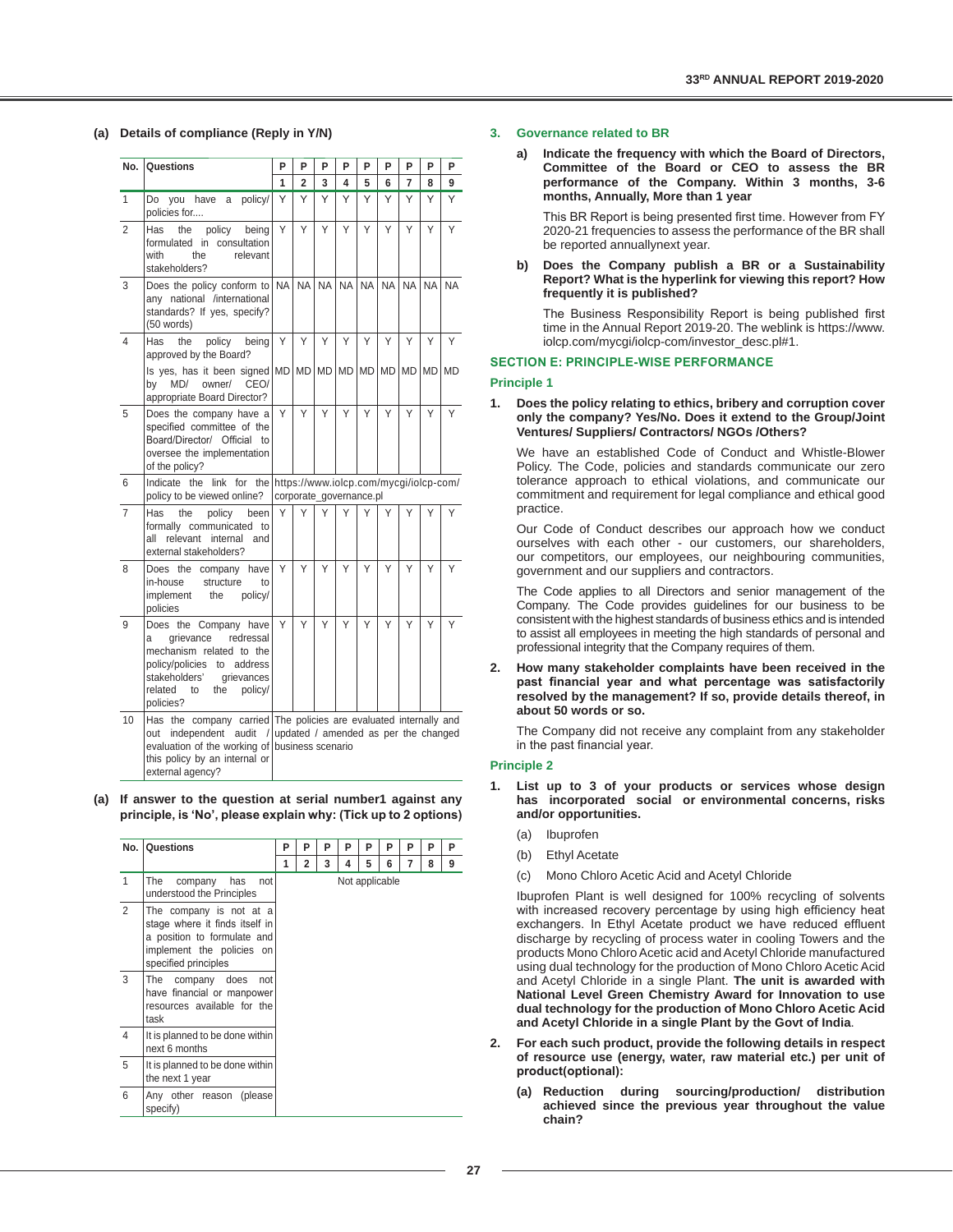#### **(b) Reduction during usage by consumers (energy, water) has been achieved since the previous year?**

 The Company has developed a technical, experienced & dedicated Energy cell for Energy conservation. Our main motto is 'Save Energy Save Environment'. Energy Conservation has always been an important management objective. We are aware that conserving energy is desirable not only to reduce costs but also for conserving precious & fast depleting fossil fuel reserves and protecting the environment.

 Modernization, Technology, Energy & solvent conservation, Process automation and waste elimination are some of the drivers adopted to drive this journey for continuous improvement, to reach excellence in the field of energy conservation. The Company is committed to produce good quality of product with a mission to reduce the specific energy consumption 5 % every year. The action plans for achieving the target are as follows:

- ¾ Adopting best energy management practices.
- $\triangleright$  Regularly monitoring energy use.
- $\triangleright$  Reporting quarterly on energy use to staff and at Management Board meetings.
- $\triangleright$  Ensuring that new appliances, equipment, and building projects are energy efficient.
- ¾ Identifying all areas of opportunity for improved energy performance via detailed consultation with staff.
- $\triangleright$  Facilitate developing and implementing an action plan.
- Checking the effectiveness of the energy saving measures, periodically document any changes in procedures resulting from process improvement, and make comparisons with objectives and targets.
- $\triangleright$  Continual interaction with the technology suppliers and visits and interaction with best pharma based plants in world and benchmarking various parameters is an ongoing exercise.
- $\triangleright$  Everyday energy consumption is reviewed in daily coordination meeting and corrective actions are taken best achieved consumption is taken as target.

**The unit is awarded with the National Energy Conservation Award Consecutively 10 years for 2005 to 2014 and also for the year 2016 by the Ministry of Power, Government of India**

- **3. Does the company have procedures in place for sustainable sourcing (including transportation)?**
	- **(a) If yes, what percentage of your inputs was sourced sustainably? Also, provide details thereof, in about 50 words or so.**

 The Company does sustainable procurement of its raw materials and mechanism is in place to procure raw materials from different sources considering availability, transportation, requirement of factories etc. This also includes transportation from suppliers to our factories.

- **4. Has the company taken any steps to procure goods and services from local & small producers, including communities surrounding their place of work?**
	- **(a) If yes, what steps have been taken to improve their capacity and capability of local and small vendors?**

 The Company is situated at rural area and over the years the Company has promoted local contractors and service providers, to the best possible extent, by patronizing them to supply / provide different services required by the Company for its day to day administration /operation.

**5. Does the company have a mechanism to recycle products and waste? If yes what is the percentage of recycling of products** 

## **and waste (separately as <5%, 5-10%, >10%). Also, provide details thereof, in about 50 words or so.**

 Yes. >10 percent. The Company has been proactively engaged into converting waste/residuals from its manufacturing processes into valuable and useful products thereby not only minimizing the waste generated but also creating a source of revenue to the Company. We recovered HHC from product Iso Butyl Benzene and reuse HHC in furnaces in place of Diesel (HSD), Recovering spent gas from product Iso Butyl Benzene which is used as heating media for thermic fluid. In all units, plants are equipped with solvent recovery systems to recycle all the solvents in same process.

## **Principle 3**

- **1. Please indicate the Total number of employees:** 1751 (as on 31st March 2020
- **2. Please indicate the Total number of employees hired on**  temporary/contractual/ casual basis: 334
- 3. Please indicate the Number of permanent women employees: 46
- **4. Please indicate the Number of permanent employees with disabilities: Nil**
- **5. Do you have an employee association that is recognized by**  management: Nil
- **6. What percentage of your permanent employees is members of**  this recognized employee association?: Nil
- **7. Please indicate the Number of complaints relating to child labour, forced labour, involuntary labour, sexual harassment**  in the last financial year and pending, as on the end of the financial year.

|                | No. Category                                        | No of<br>complaints<br>filed during<br>the<br>financial year financial year | No of<br>complaints<br>pending as<br>on end of the |
|----------------|-----------------------------------------------------|-----------------------------------------------------------------------------|----------------------------------------------------|
|                | Child labour / forced labour/<br>involuntary labour |                                                                             |                                                    |
| $\overline{2}$ | Sexual harassment                                   |                                                                             |                                                    |
| 3              | Discriminatory employment                           |                                                                             |                                                    |

- **8. What percentage of your under mentioned employees were given safety & skill up-gradation training in the last year?**
	- (a) Permanent Employees : 100%
	- (b) Permanent Women Employees: 100%
	- (c) Casual/Temporary/Contractual Employees: 100%
	- (d) Employees with Disabilities: N.A.

#### **Principle 4**

**1. Has the company mapped its internal and external stakeholders? Yes/No**

Yes

2. Out of the above, has the company identified the disadvantaged, **vulnerable & marginalized stakeholders.**

Identification of the disadvantaged, vulnerable and marginalised stakeholders is an on-going process. However, we have emphasis on promoting education among children and preventive health care in our nearby communities. We have initiated several programmes for education, health and environment for the benefits of disadvantaged & marginalized stakeholders in the communities.

**3. Are there any special initiatives taken by the company to engage with the disadvantaged, vulnerable and marginalized stakeholders. If so, provide details thereof, in about 50 words or so.**